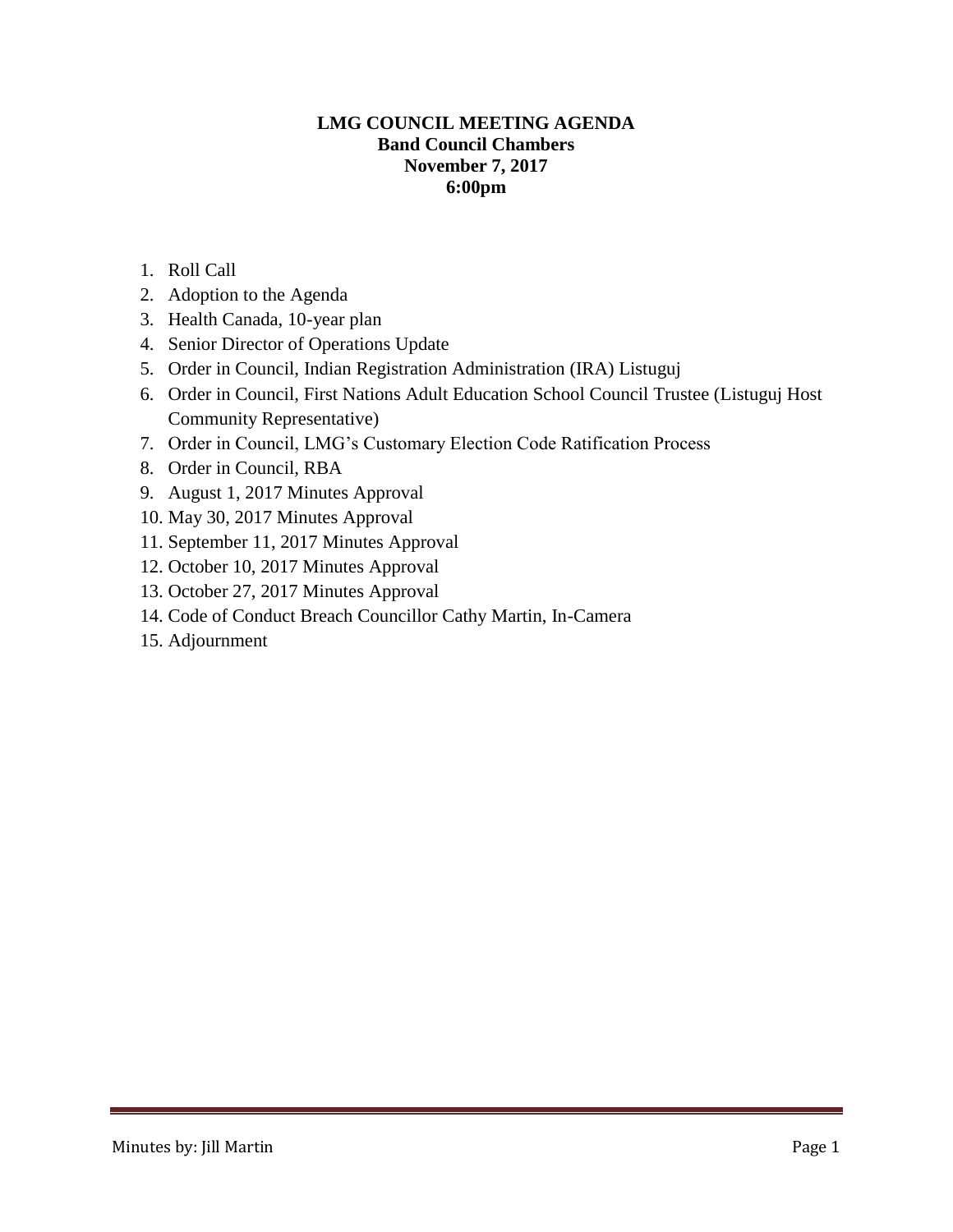# **1. Roll Call**

# **LMG COUNCIL ATTENDEES:**

Chief Darcy Gray Councillor Lloyd Alcon Councillor Sky Metallic Councillor Kevin Methot (arrived at 6:23pm/left at 11:07pm) Councillor Lorna Sook (Phone) Councillor Wendell Metallic Councillor Annette Barnaby Councillor John Murvin Vicaire

## **Absent:**

Councillor Gordon Isaac Jr. Councillor Sheila Swasson (work, Montreal) Councillor Chris Wysote Councillor Dr. Cathy Martin (work, Quebec) Councillor Calvin Barnaby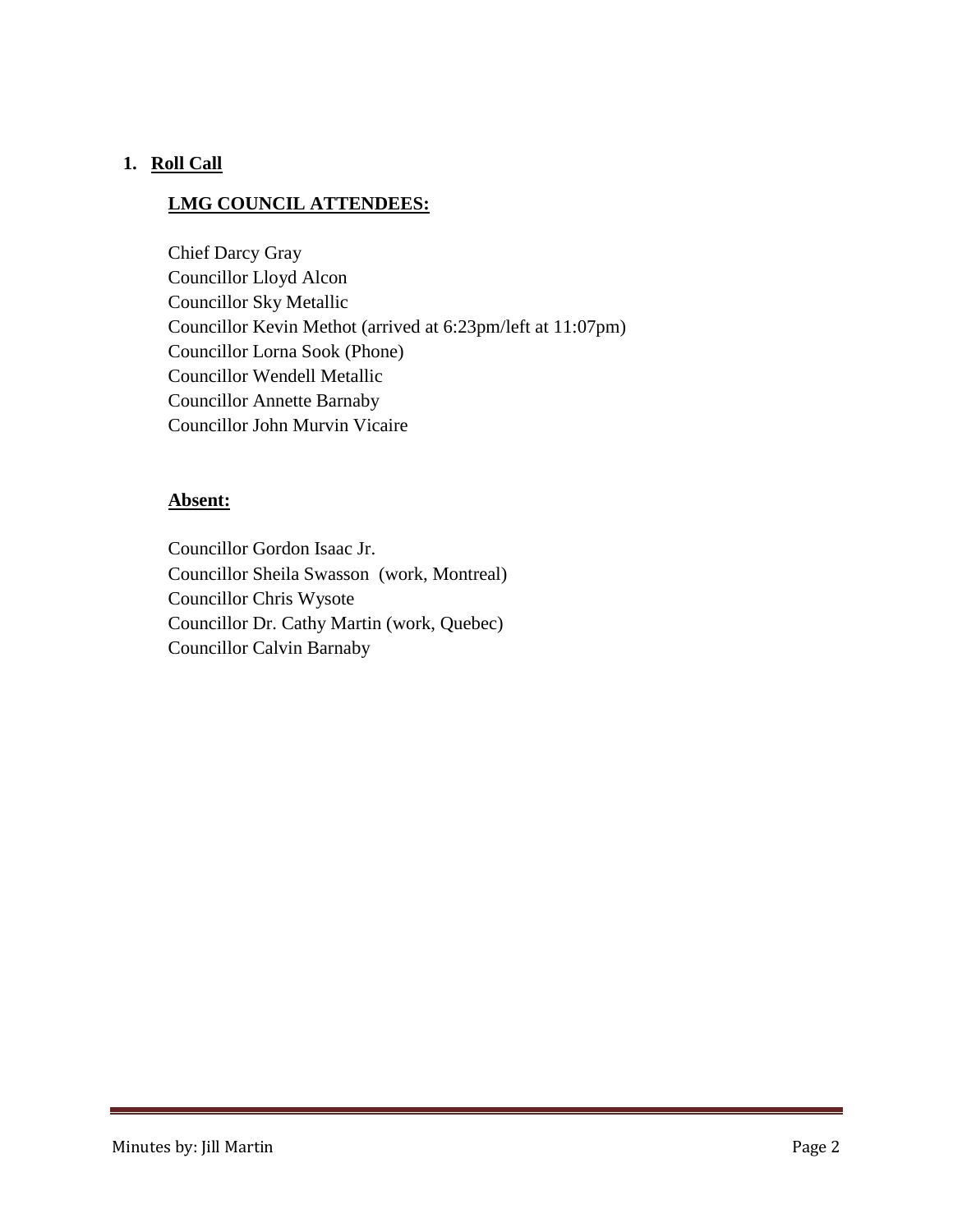#### **2. Agenda Review**

Council made a motion to approve the agenda.

Moved: Councillor Annette Barnaby Second: Councillor Wendell Metallic Passed

## **3. Health Canada**

Various discussions between Health Canada and LMG took place, including Health planning and contribution agreements. Council had the opportunity to express their concerns, and Health Canada took the opportunity to answer some questions.

## **4. Senior Director of Operations Update**

The Senior Director of Operations provided an update to council.

# **5. Order in Council, Indian Registration Administration (IRA) Listuguj**

Council made a motion to approve the Order in Council, Indian Registration Administration (IRA), which allows for Shoshana Isaac, Land and Membership Clerk Assistant, to be named as the alternate and be the authorized to perform all CIS application processing and distribution duties of the Indian Registration Administrator for Listuguj.

Moved: Councillor Sky Metallic Second: Councillor Wendell Metallic Passed

## **6. Order in Council First Nation Adult Education Trustee**

Council made a motion to approve the Order in Council, which rescinds Order in Council 2207 and 2230 and the co-managers of the First Nation Regional Adult Education Centre— Listuguj, Bella Moffat and Myrna Sook, represent the Center at the Director's meetings, holding one (1) vote in the decision making process of the Center Directors and that the Listuguj Mi'gmaq Government appoints the Curriculum Planning and Development Manager, Marsha Vicaire as the Listuguj Representative Trustee.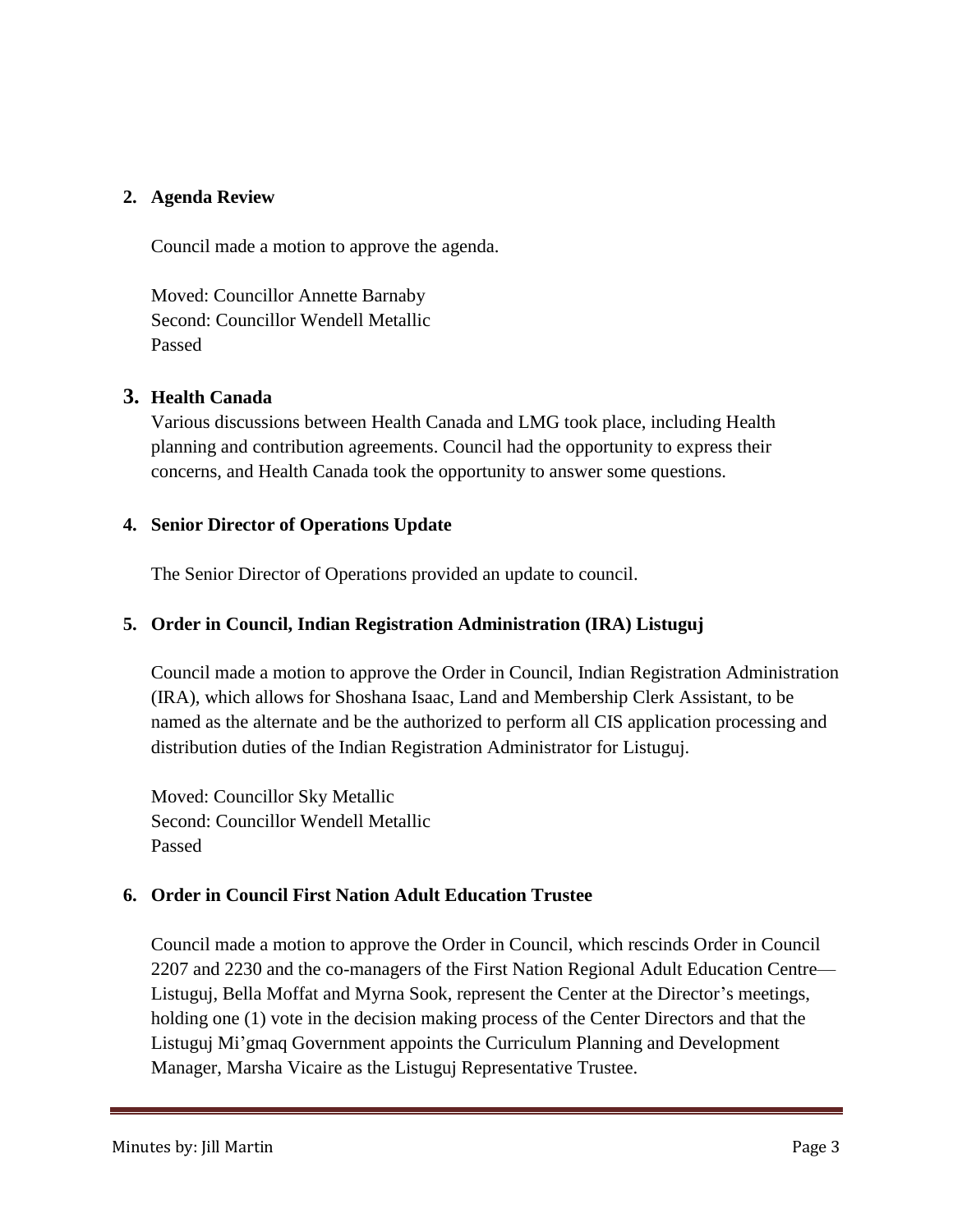Moved: Councillor Lloyd Alcon Second: Councillor Annette Barnaby Abstain: Councillor John Murvin Vicaire Passed

## **7. Order in Council, LMG's Customary Election Code Ratification Process**

Council made a motion to approve the Order in Council for the LMG Customary Election Code Ratification Process which mandates and authorizes the Senior Director of Operations to do all things necessary to implement the Order in Council

Moved: Councillor Wendell Metallic Second: Councillor Sky Metallic Passed

## **8. Order in Council, RBA**

Council made a motion to approve the Order in Council, RBA which accepts the recommendations from Human Resources to have RBA as the new LMG financial representative for the pension and health benefits for LMG employees.

Moved: Councillor Lloyd Alcon Second: Councillor Annette Barnaby Passed

## **9. August 1, 2017 Minutes Approval**

Council made a motion to approve the August 1, 2017 minutes.

Moved: Councillor Lloyd Alcon Second: Councillor Annette Barnaby Passed

#### **10. September 11, 2017 Minute Approval**

Council made a motion to approve the September 11, 2017 minutes.

Moved: Councillor Kevin Methot Second: Councillor John Murvin Vicaire Passed